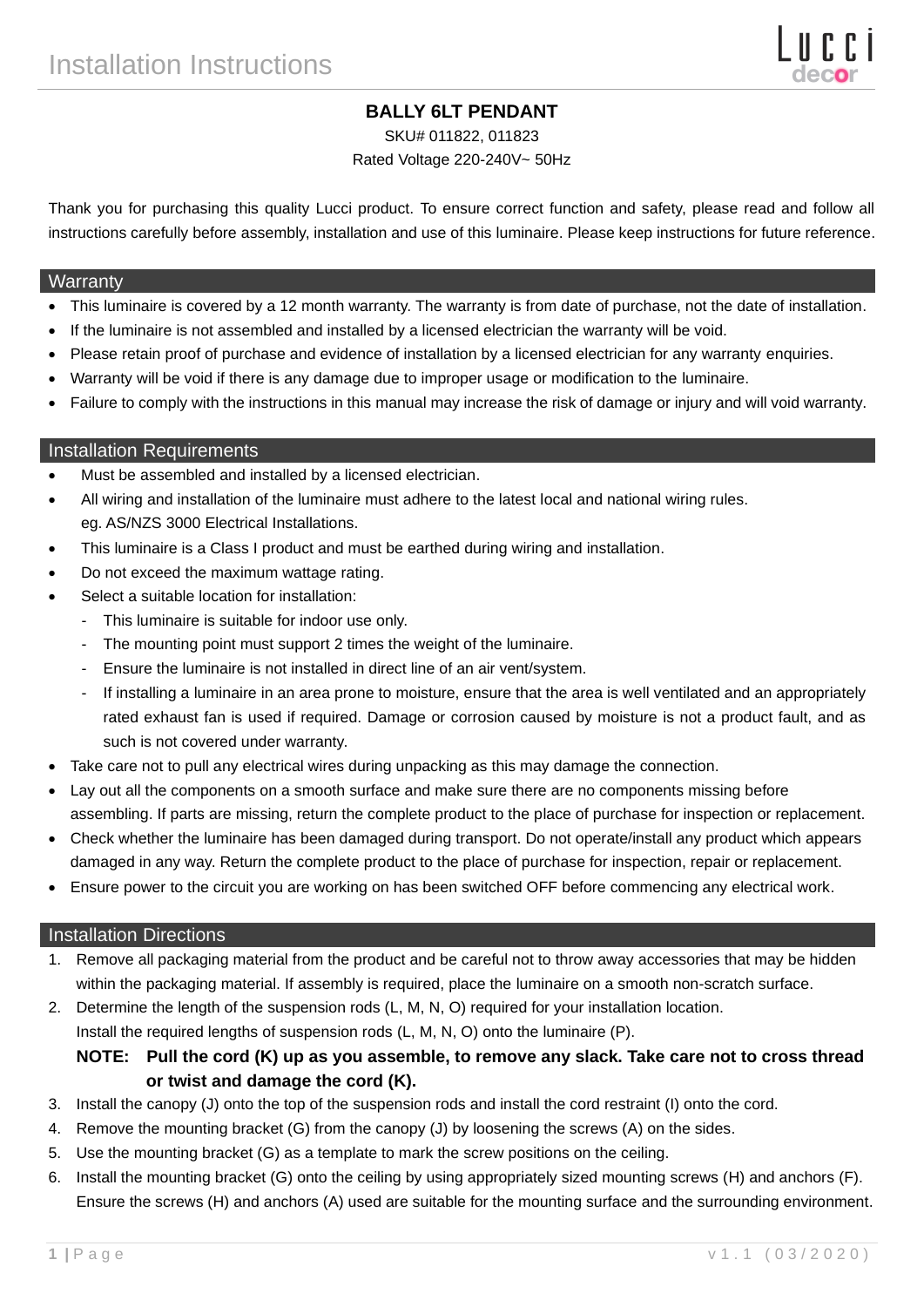- 7. Remove the cover (C) from the terminal block (B).
- 8. Connect the mains supply wire and the earth cable (D) to the terminal block (B).

Earth – Yellow/Green  $\overline{\bigoplus}$  Yellow/Green  $\overline{\bigoplus}$ Neutral – Blue or Black Blue or N Live – Brown or Red Brown or L

**Mains Supply Wire Luminaire Wire / Terminal Block**

**NOTE: Ensure the wires are secure and no bare wires are exposed. NOTE: Ensure the earth wiring is secure and correct, by performing an earthing continuity test from the luminaire's accessible metal parts back to the ear.th terminal at the terminal block (B).**

- 9. Install the cover (C) back over the terminal block (B).
- 10. Install the canopy (J) onto the mounting bracket (G) and secure by tightening the screws (A) on the sides.
- 11. Install globes (R not included) into the lamp holders (Q). Do not exceed the maximum wattage rating.
- 12. Adjust the shades to your desired angle.

**NOTE: Do not adjust the head more than 180 and do not rotate the head more than 350 as this may damage the knuckle joint or damage the internal wiring.**

13. After the installation, switch on the luminaire to test all the lighting functions and enjoy your new luminaire.